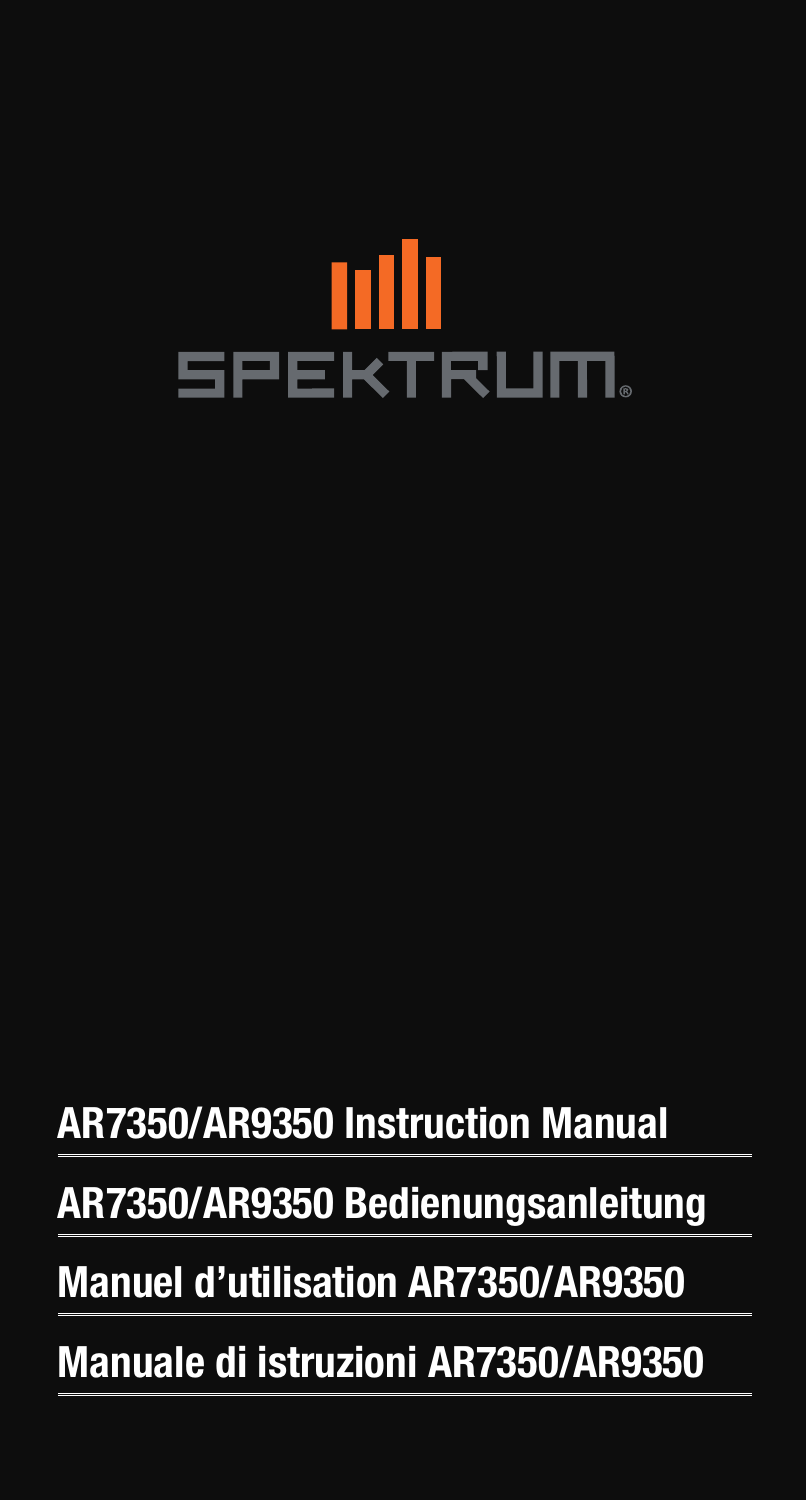All instructions, warranties and other collateral documents are subject to change at the sole discretion of Horizon Hobby, LLC. For up-to-date product literature, visit horizonhobby.com and click on the support tab for this product.

#### Meaning of Special Language

The following terms are used throughout the product literature to indicate various levels of potential harm when operating this product:

**WARNING:** Procedures, which if not properly followed, create the probability of property damage, collateral damage, and serious injury OR create a high probability of superficial injury.

**CAUTION:** Procedures, which if not properly followed, create the probability of physical property damage AND a possibility of serious injury.

**NOTICE:** Procedures, which if not properly followed, create a possibility of physical property damage AND a little or no possibility of injury.

WARNING: Read the ENTIRE instruction manual to become familiar with the features of the product before operating. Failure to operate the product correctly can result in damage to the product, personal property and cause serious injury.

This is a sophisticated hobby product. It must be operated with caution and common sense and requires some basic mechanical ability. Failure to operate this Product in a safe and responsible manner could result in injury or damage to the product or other property. This product is not intended for use by children without direct adult supervision. Do not attempt disassembly, use with incompatible components or augment product in any way without the approval of Horizon Hobby, LLC. This manual contains instructions for safety, operation and maintenance. It is essential to read and follow all the instructions and warnings in the manual, prior to assembly, setup or use, in order to operate correctly and avoid damage or serious injury.

#### Age Recommendation: Not for children under 14 years. This is not a toy.

#### WARNING AGAINST COUNTERFEIT PRODUCTS

Always purchase from a Horizon Hobby, LLC authorized dealer to ensure authentic high-quality Spektrum product. Horizon Hobby, LLC disclaims all support and warranty with regards, but not limited to, compatibility and performance of counterfeit products or products claiming compatibility with DSM or Spektrum.

**NOTICE:** This product is only intended for use with unmanned, hobby-grade, remote-controlled vehicles and aircraft. Horizon Hobby disclaims all liability outside of the intended purpose and will not provide warranty service related thereto.

#### WARRANTY REGISTRATION

Visit www.spektrumrc.com/registration today to register your product.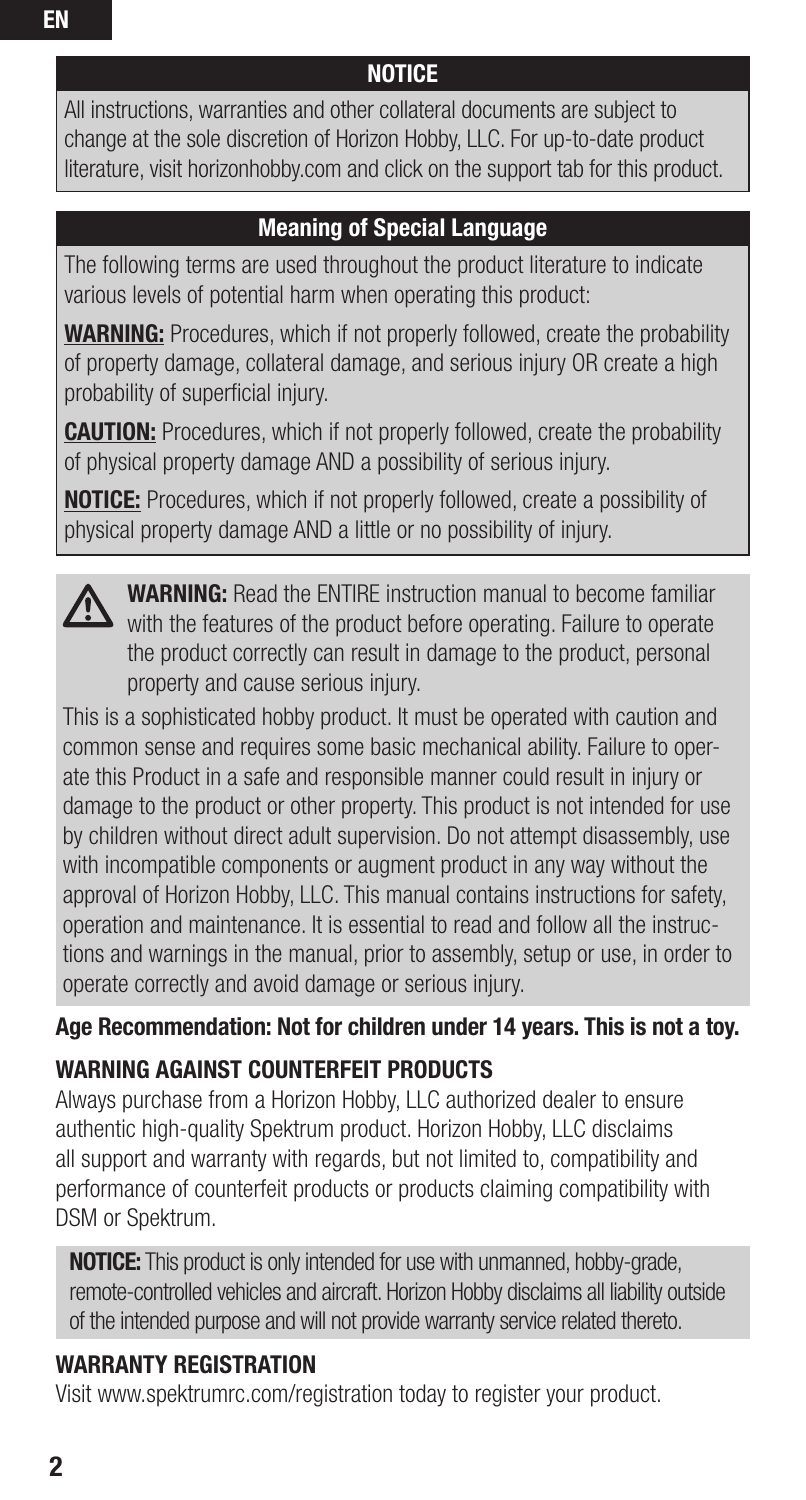## AR7350/AR9350 Instruction Manual

The AR7350 full range 7-channel receiver features DSM® technology and is compatible with all Spektrum™ and JR® aircraft radios that support DSM2® and DSMX® technology.

The AR9350 full range 9-channel receiver features DSM® technology and is compatible with all Spektrum™ and JR® aircraft radios that support DSM2® and DSMX® technology.

#### **Features**

- 7-Channel/9-Channel Full Range Receiver with integrated AS3X<sup>®</sup> technology
- Integrated telemetry
- Two X-Bus ports
- • Programmable from mobile devices or PC
- Three gyro modes: Off, Rate Mode and Heading Hold
- Assignable channel outputs

#### **Applications**

Full range aircraft using up to 7 channels/9 channels. Not for use in helicopters or aircraft with full carbon fiber fuselages.

#### **Specifications**

Type: DSM Full Range Receiver Channels: 7/9 Modulation: DSM2, DSMX Dimension (WxLxH): 2.1 x 1.15 x 0.55 in (53.5 x 29.1 x 14.1mm) Weight: 0.93 oz (26.5 g) main receiver Input Voltage Range: 3.5–12V Resolution: 2048 Compatibility: All DSM2 and DSMX Aircraft Transmitters and Module Systems

#### Binding

The AR7350/AR9350 receiver must be bound to the transmitter before it will operate. Binding is the process of teaching the receiver the specific code of the transmitter so it will only connect to that specific transmitter.

- 1. Connect at least one remote receiver to the main receiver.
- 2. Insert the bind plug in the BIND port on the receiver.
- 3. Power the receiver through any open channel port. The orange LED on the receiver flashes, indicating the receiver is in bind mode. NEVER power the receiver through a telemetry port.
- 4. Put the transmitter in bind mode. Binding is complete when the orange LED on the receiver is solid.
- 5. Remove the bind plug from the BIND/PROG port on the receiver before you power off the transmitter and store it in a convenient place.

**NOTICE:** Remove the bind plug to prevent the system from entering bind mode the next time the power is turned on.

6. After you set up your model, always rebind the transmitter and receiver to set the desired failsafe positions.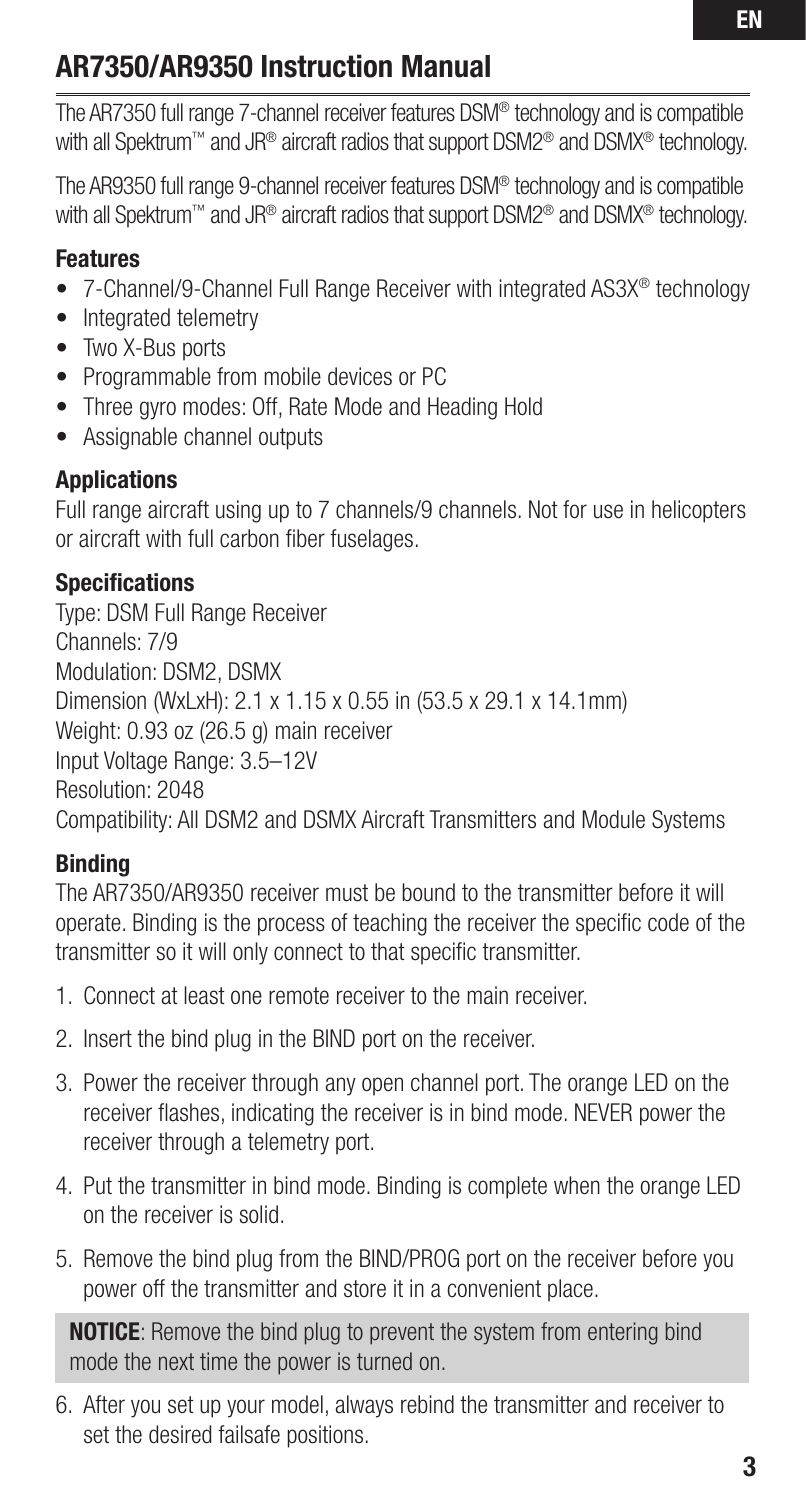#### Antenna Polarization

For optimum RF link performance it's important that the antennas be mounted in an orientation that allows for the best possible signal reception when the aircraft is in all possible attitudes and positions. This is known as antenna polarization. The antennas should be oriented perpendicular to each other; typically vertical and horizontal and at different angles (see Receiver Installation below). The remote receiver antenna should be mounted in a position perpendicular at least 2 inches away from the main receiver's antenna using double-sided foam tape.

#### Using the AR7350/AR9350 Receiver With AS3X

By default, AS3X technology is turned off in AR7350/AR9350 receivers. Before activating AS3X, you will need to properly install the receiver in the aircraft and download the AS3X application to your mobile device.

#### Activating AS3X

- 1. Bind the transmitter and receiver.
- 2. Download the AS3X application from SpektrumRC.com or from your mobile device (iOS or Android).
- 3. Power on the transmitter and receiver.
- 4. Open the AS3X application.
- 5. Connect the interface cable to the receiver and the device.
- 6. Use the application to program the receiver.
- 7. Press "Update" in the application to save the receiver programming.

#### Installing the Receiver

- 1. You can install the receiver under the canopy or in the bottom of the fuselage. The servo pins must point toward the nose or tail of the fuselage.
- 2. Connect the servo and any desired telemetry sensors to the receiver.
- 3. Locate a flat spot inside the fuselage where you can install the receiver. The location must be large enough to make contact with the entire base of the receiver case. Add or remove material in the fuselage as necessary.
- 4. Apply high-quality, double-sided foam tape to the receiver case and press the receiver case against the radio tray. The receiver must be mounted securely to prevent it from moving in flight.

#### Important: Y-Harnesses and Servo Extensions

When using a Y-harness or servo extensions in your installation, it's important to use standard non-amplified Y-harnesses and servo extensions as this can/ will cause the servos to operate erratically or not function at all. Amplified Y-harnesses were developed several years ago to boost the signal for some older PCM systems and should not be used with Spektrum equipment. Note that when converting an existing model to Spektrum be certain that all amplfied Y-harnesses and/or servo extensions are replaced with conventional non-amplified versions.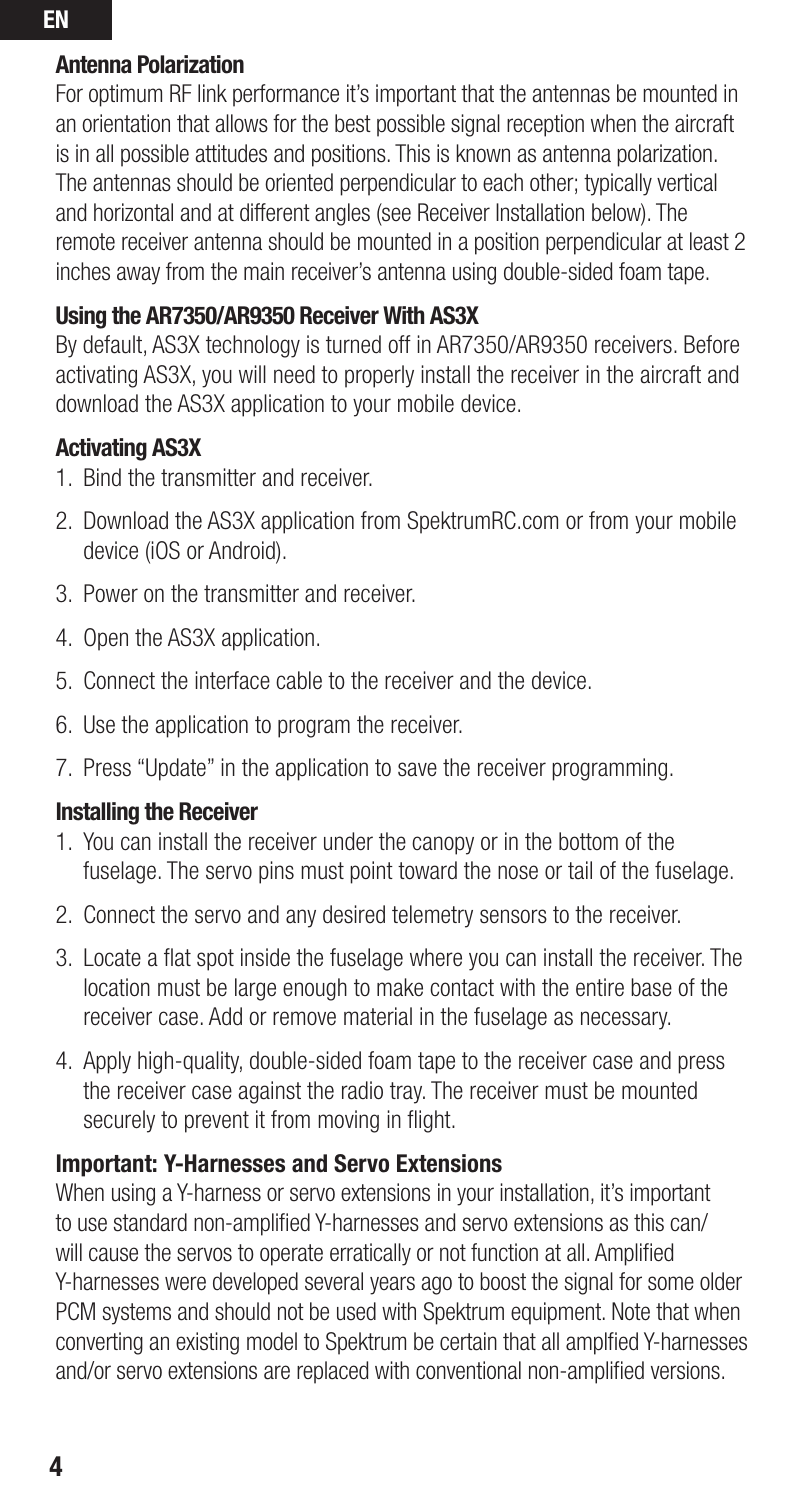#### Setting the Failsafe Positions

The Receiver features two types of failsafe: SmartSafe and Preset Failsafe.

#### SmartSafe

SmartSafe™ failsafe is recommended for most aircraft.

When the transmitter and receiver are turned on, the receiver connects to the transmitter and normal control of all channels occurs. If loss of signal occurs, SmartSafe moves the throttle channel to its preset failsafe position (low throttle) that was set during binding. All other channels hold their last position. When the receiver detects signal from the transmitter, normal aircraft operation resumes.

#### Programming SmartSafe

SmartSafe failsafe is on by default, no programming is necessary.

#### Preset Failsafe (Spektrum AS3X Application required)

Preset failsafe is ideal for sailplanes and is preferred by some modelers for their glow- and gas-powered aircraft.

The Spektrum application enables you to program preset failsafe positions on individual receiver channels. If loss of signal occurs, Preset failsafe drives the selected servo channels to their preset failsafe positions.

You must use the Spektrum AS3X application to program Preset Failsafe.

#### Receiver Power Only

- With SmartSafe or Preset Failsafe, when the receiver only is turned on (no transmitter signal is present), the throttle channel has no output, to avoid operating or arming the electronic speed control.
- All other channels have no output until the receiver has linked to the transmitter.

#### Range Testing

Before each flying session and especially with a new model, it is important to perform a range check. All Spektrum aircraft transmitters incorporate a range testing system which, when activated, reduces the output power, allowing a range check.

- 1. With the model restrained on the ground, stand 30 paces (approx. 90 feet/28 meters) away from the model.
- 2. Face the model with the transmitter in your normal flying position and place your transmitter into range check mode.
- 3. You should have total control of the model with the button depressed at 30 paces (90 feet/28 meters).
- 4. If control issues exist, contact the appropriate product support department.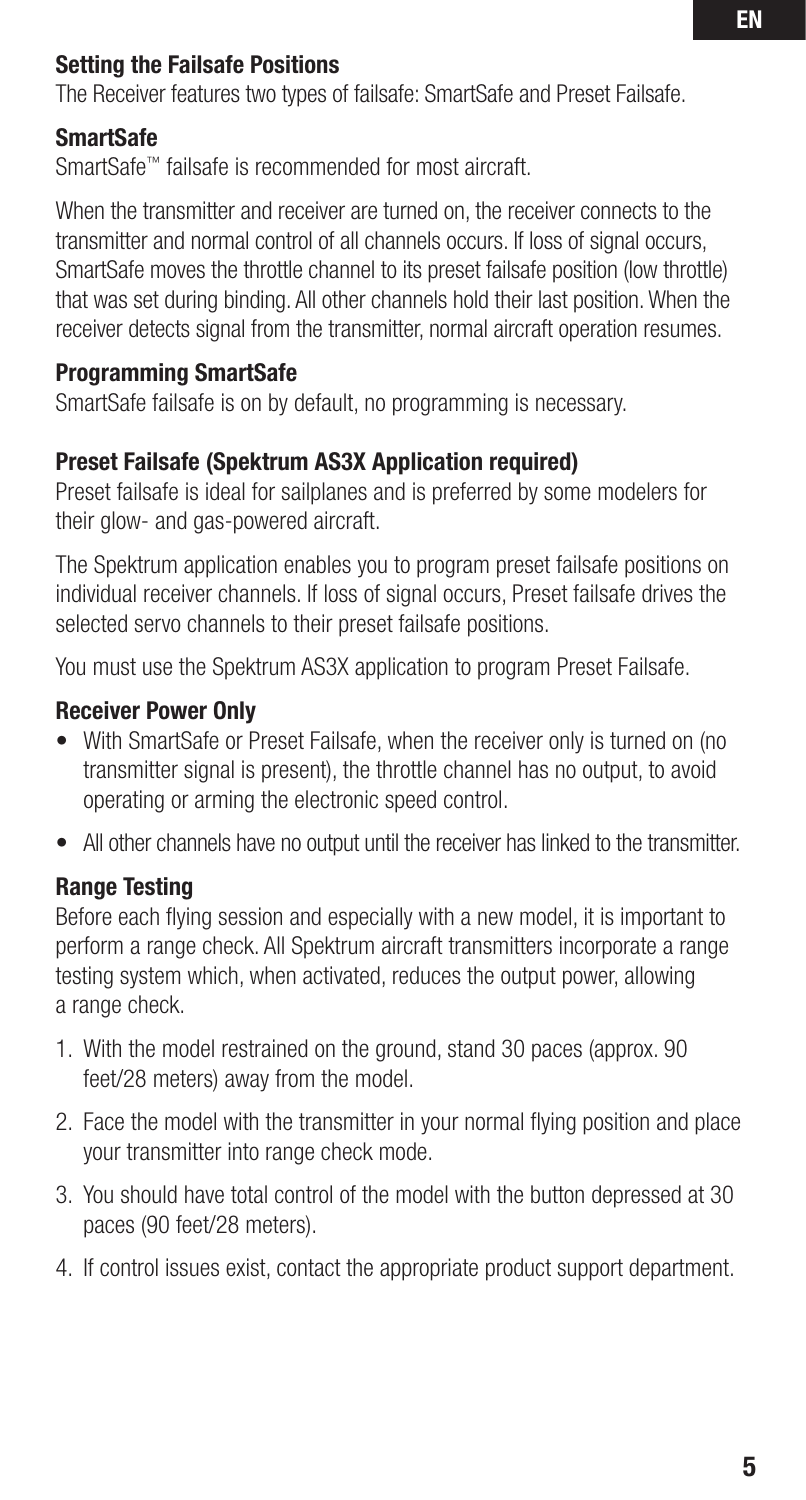#### Advanced Range Testing

For sophisticated models that have significant conductive material in them, the Advanced range test using a flight log is recommended. The advanced range check will confirm that the internal and remote receivers are operating optimally and that the installation (position of the receivers) is optimized for the specific aircraft. This Advanced Range Check allows the RF performance of each receiver to be evaluated and to optimize the locations of the remote receiver.

**IMPORTANT:** If you don't have a telemetry-capable transmitter or an STi™ interface. you can connect a Flight Log to the Bind/Prog port on the receiver.

- 1. Standing 30 paces away from the model, face the model with the transmitter in your normal flying position.
- 2. Put your transmitter in range test mode. Range test mode reduces the power output from the transmitter.
- 3. Have someone position the model in various orientations (nose up, nose down, nose toward the transmitter, nose away from the transmitter, etc.).
- 4. Observe the telemetry on your transmitter or STi™ interface. Note any orientations that cause higher fade or hold values. Perform this step for at least one minute.
- 5. Re-position any remote receivers as necessary.

#### Receiver Power System Requirements

Inadequate power systems that are unable to provide the necessary minimum voltage to the receiver during flight have become the number one cause of in-flight failures. Some of the power system components that affect the ability to properly deliver adequate power include:

- Receiver battery pack (number of cells, capacity, cell type, state of charge)
- The ESC's capability to deliver current to the receiver in electric aircraft
- The switch harness, battery leads, servo leads, regulators etc.

The AR7350/AR9350 has a minimum operational voltage of 3.5 volts; it is highly recommended the power system be tested per the guidelines below.

#### Recommended Power System Test Guidelines

If a questionable power system is being used (e.g. small or old battery, ESC that may not have a BEC that will support high-current draw, etc.), it is recommended that a voltmeter be used to perform the following tests.

The Hangar 9<sup>®</sup> Digital Servo & Rx Current Meter (HAN172) or the Spektrum Flight Log (SPM9540) is the perfect tool to perform the test below.

Plug the voltmeter into an open channel port in the receiver and with the system on, or simply monitor the voltage on a telemetry capable transmitter, load the control surfaces (apply pressure with your hand) while monitoring the voltage at the receiver. The voltage should remain above 4.8 volts even when all servos are heavily loaded.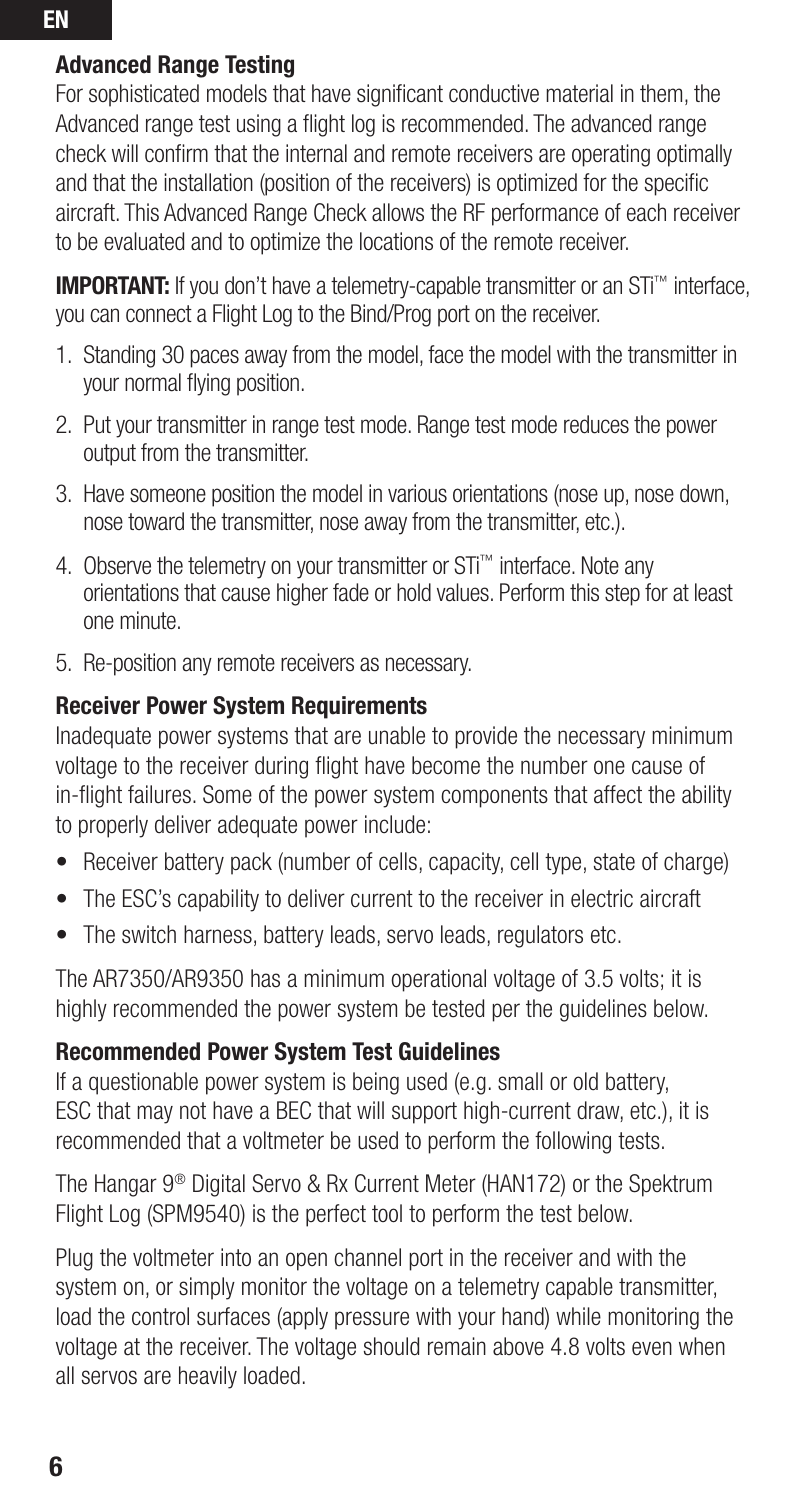**CAUTION:** The latest generations of Nickel-Metal Hydride batteries incorporate a new chemistry mandated to be more environmentally friendly. These batteries, when charged with peak detection fast chargers, have tendencies to false peak (not fully charge) repeatedly. These include all brands of NiMH batteries. If using NiMH packs, be especially cautious when charging, making absolutely sure that the battery is fully charged. It is recommended to use a charger that can display total charge capacity. Note the number of mAh put into a discharged pack to verify it has been charged to full capacity.

#### How QuickConnect™ Techonlogy Works

- When the receiver voltage drops below 3.5 volts the system ceases to operate.
- When power is restored the receiver immediately attempts to reconnect.
- If the transmitter was left on, the system reconnects typically in about 4/100 of a second.

QuickConnect with Brownout Detection is designed to allow you to fly safely through most short duration power interruptions, however, the root cause of these interruptions must be corrected before the next flight to prevent a crash.

NOTICE: If a brownout occurs in flight it is vital that the cause of the brownout be determined and corrected.

#### Flight Log (SPM9540 Optional)

The Flight Log is compatible with the AR7350/AR9350. The Flight Log displays overall RF link performance as well as the individual internal and external receiver link data. Additionally it displays receiver voltage.

#### ModelMatch™ Technology

Some Spektrum and JR transmitters offer a patent pending feature called ModelMatch. ModelMatch prevents the possibility of operating a model using the wrong model memory, potentially preventing a crash. With ModelMatch, each model memory has its own unique code (GUID) and during the binding process the code is programmed into the receiver. Later, when the system is turned on, the receiver will only connect to the transmitter if the corresponding model memory is programmed on screen.

If at any time you turn on the system and it fails to connect, check to be sure the correct model memory is selected in the transmitter. Please note that the DX5e and Aircraft Modules do not have ModelMatch.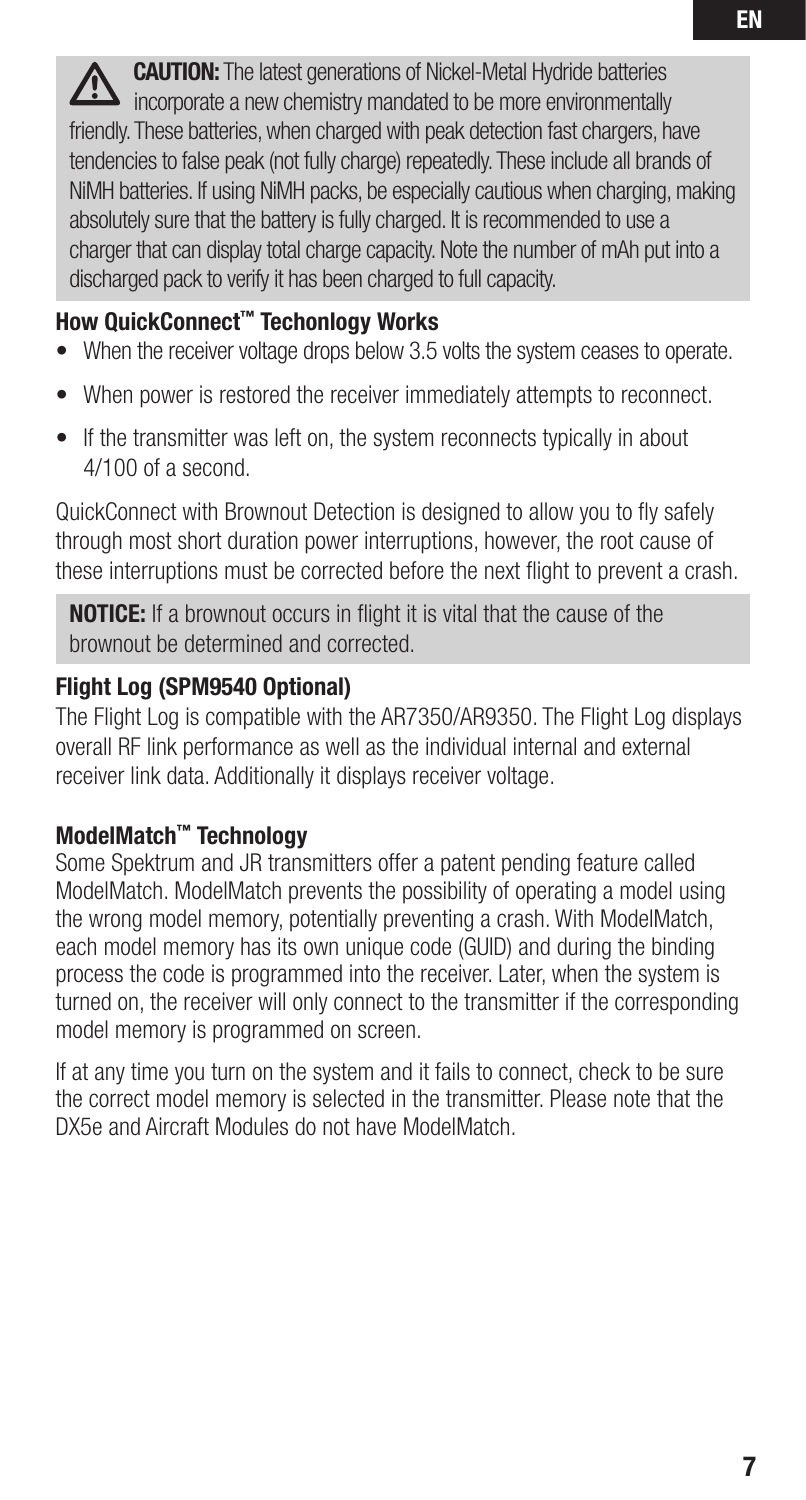# Frequently Asked Questions on Spektrum 2.4GHz

#### 1. Q: After I've bound the receiver to my transmitter, which do I turn on first when I want to fly?

 A: Either one. Every DSM 2.4GHz transmitter has a GUID (Globally Unique Identifier) code imbedded in its signal. When you bind a DSM receiver to your transmitter, this GUID code is stored in the receiver. If you turn the receiver on before the transmitter, you don't have to worry about it responding to another transmitter. The receiver will go into failsafe mode while it waits for a signal from the transmitter with the same GUID code it has stored. See the Receiver Power Only section for more information. If a DSM transmitter is turned on first you can expect it to connect within 6 seconds of powering on the receiver.

#### 2. Q: Sometimes the system takes longer to connect or doesn't connect at all. Why?

A: In order for a DSM system to connect, the receiver must receive a large number of uninterrupted signal packets from the transmitter. This process takes just a few seconds, but if the transmitter is too close to the receiver (within 4 feet) or near reflective material (metal objects, carbon fiber material, etc.) it may detect its own reflected 2.4GHz energy as "noise". This can delay or prevent connection. If this happens, make sure you are a sufficient distance from metal objects and the receiver itself before you power up and try again.

#### 3. Q: Is it true that DSM systems are less tolerant of low voltage?

A: All DSM receivers require at least 3.5V to operate normally. Most servos cease to operate below 3.8V. Using multiple high-voltage servos with an inadequate power supply can allow voltage to momentarily drop below 3.5V. This will cause the receiver to "brown out" and reconnect. See the QuickConnect with Brownout Detection section for more information.

#### 4. Q: Sometimes when I power on my DSM system I notice the receiver won't connect and it needs to be rebound to the transmitter. Can this happen in flight?

A: No. A DSM receiver cannot be unbound from its transmitter without specific action by the user.

#### 5. Q: How important is it that I test my system using a Spektrum Flight Log?

A: All 2.4GHz signals, not just DSM, are affected by proximity to conductive materials such as carbon fiber or metal. Few RTF and ARF sport airplanes or helicopters use enough of these kinds of materials for it to be an issue. If, however, you're flying a sophisticated model that uses a lot of conductive materials in its construction, a Flight Log can be helpful. The information it collects when you fly will help you determine the optimum location for your receiver(s) so you can minimize the effects of these materials on your signal performance. For more details on the Flight Log and how it works, visit SpektrumRC.com.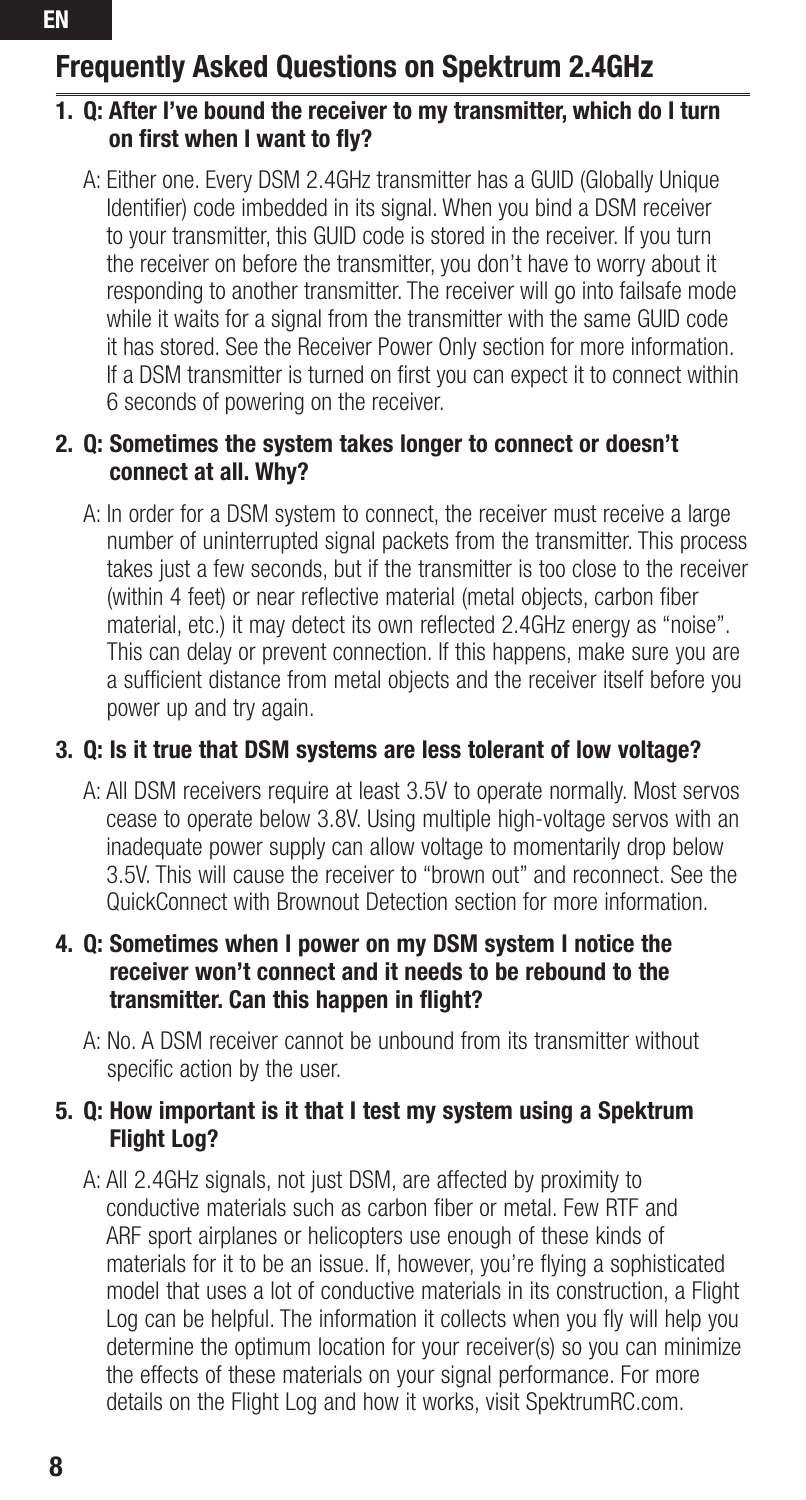## 1-Year Limited Warranty

What this Warranty Covers - Horizon Hobby, LLC, (Horizon) warrants to the original purchaser that the product purchased (the "Product") will be free from defects in materials and workmanship for a period of 1 year from the date of purchase.

#### What is Not Covered

This warranty is not transferable and does not cover (i) cosmetic damage, (ii) damage due to acts of God, accident, misuse, abuse, negligence, commercial use, or due to improper use, installation, operation or maintenance, (iii) modification of or to any part of the Product, (iv) attempted service by anyone other than a Horizon Hobby authorized service center, (v) Product not purchased from an authorized Horizon dealer, (vi) Product not compliant with applicable technical regulations, or (vii) use that violates any applicable laws, rules, or regulations.

OTHER THAN THE EXPRESS WARRANTY ABOVE, HORIZON MAKES NO OTHER WARRANTY OR REPRESENTATION, AND HEREBY DISCLAIMS ANY AND ALL IMPLIED WARRANTIES, INCLUDING, WITHOUT LIMITATION, THE IMPLIED WARRANTIES OF NON-INFRINGEMENT, MERCHANTABILITY AND FITNESS FOR A PARTICULAR PURPOSE. THE PURCHASER ACKNOWLEDGES THAT THEY ALONE HAVE DETERMINED THAT THE PRODUCT WILL SUITABLY MEET THE REQUIREMENTS OF THE PURCHASER'S INTENDED USE.

#### Purchaser's Remedy

Horizon's sole obligation and purchaser's sole and exclusive remedy shall be that Horizon will, at its option, either (i) service, or (ii) replace, any Product determined by Horizon to be defective. Horizon reserves the right to inspect any and all Product(s) involved in a warranty claim. Service or replacement decisions are at the sole discretion of Horizon. Proof of purchase is required for all warranty claims. SERVICE OR REPLACEMENT AS PROVIDED UNDER THIS WARRANTY IS THE PURCHASER'S SOLE AND EXCLUSIVE REMEDY.

#### Limitation of Liability

HORIZON SHALL NOT BE LIABLE FOR SPECIAL, INDIRECT, INCIDENTAL OR CONSEQUENTIAL DAMAGES, LOSS OF PROFITS OR PRODUCTION OR COMMERCIAL LOSS IN ANY WAY, REGARDLESS OF WHETHER SUCH CLAIM IS BASED IN CONTRACT, WARRANTY, TORT, NEGLIGENCE, STRICT LIABILITY OR ANY OTHER THEORY OF LIABILITY, EVEN IF HORIZON HAS BEEN ADVISED OF THE POSSIBILITY OF SUCH DAMAGES. Further, in no event shall the liability of Horizon exceed the individual price of the Product on which liability is asserted. As Horizon has no control over use, setup, final assembly, modification or misuse, no liability shall be assumed nor accepted for any resulting damage or injury. By the act of use, setup or assembly, the user accepts all resulting liability. If you as the purchaser or user are not prepared to accept the liability associated with the use of the Product, purchaser is advised to return the Product immediately in new and unused condition to the place of purchase.

#### Law

These terms are governed by Illinois law (without regard to conflict of law principals). This warranty gives you specific legal rights, and you may also have other rights which vary from state to state. Horizon reserves the right to change or modify this warranty at any time without notice.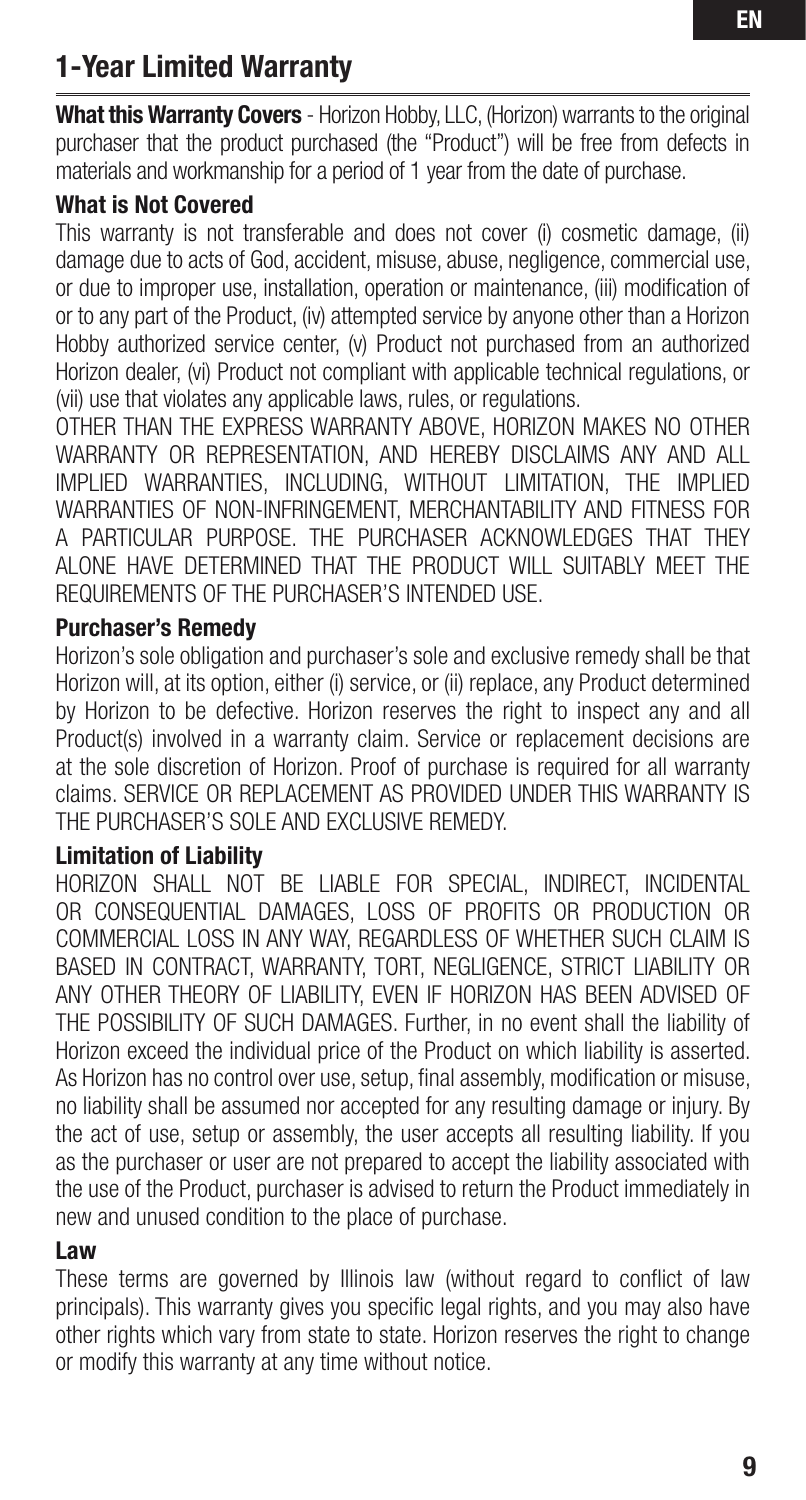#### WARRANTY SERVICES

#### Questions, Assistance, and Services

Your local hobby store and/or place of purchase cannot provide warranty support or service. Once assembly, setup or use of the Product has been started, you must contact your local distributor or Horizon directly. This will enable Horizon to better answer your questions and service you in the event that you may need any assistance. For questions or assistance, please visit our website at www.horizonhobby.com, submit a Product Support Inquiry, or call the toll free telephone number referenced in the Warranty and Service Contact Information section to speak with a Product Support representative.

#### Inspection or Services

If this Product needs to be inspected or serviced and is compliant in the country you live and use the Product in, please use the Horizon Online Service Request submission process found on our website or call Horizon to obtain a Return Merchandise Authorization (RMA) number. Pack the Product securely using a shipping carton. Please note that original boxes may be included, but are not designed to withstand the rigors of shipping without additional protection. Ship via a carrier that provides tracking and insurance for lost or damaged parcels, as Horizon is not responsible for merchandise until it arrives and is accepted at our facility. An Online Service Request is available at http://www.horizonhobby. com/content/service-center\_render-service-center. If you do not have internet access, please contact Horizon Product Support to obtain a RMA number along with instructions for submitting your product for service. When calling Horizon, you will be asked to provide your complete name, street address, email address and phone number where you can be reached during business hours. When sending product into Horizon, please include your RMA number, a list of the included items, and a brief summary of the problem. A copy of your original sales receipt must be included for warranty consideration. Be sure your name, address, and RMA number are clearly written on the outside of the shipping carton.

#### NOTICE: Do not ship LiPo batteries to Horizon. If you have any issue with a LiPo battery, please contact the appropriate Horizon Product Support office.

#### Warranty Requirements

For Warranty consideration, you must include your original sales receipt verifying the proof-of-purchase date. Provided warranty conditions have been met, your Product will be serviced or replaced free of charge. Service or replacement decisions are at the sole discretion of Horizon.

#### Non-Warranty Service

Should your service not be covered by warranty, service will be completed and payment will be required without notification or estimate of the expense unless the expense exceeds 50% of the retail purchase cost. By submitting the item for service you are agreeing to payment of the service without notification. Service estimates are available upon request. You must include this request with your item submitted for service. Non-warranty service estimates will be billed a minimum of ½ hour of labor. In addition you will be billed for return freight. Horizon accepts money orders and cashier's checks, as well as Visa, MasterCard, American Express, and Discover cards. By submitting any item to Horizon for service, you are agreeing to Horizon's Terms and Conditions found on our website http://www. horizonhobby.com/content/service-center\_render-service-center.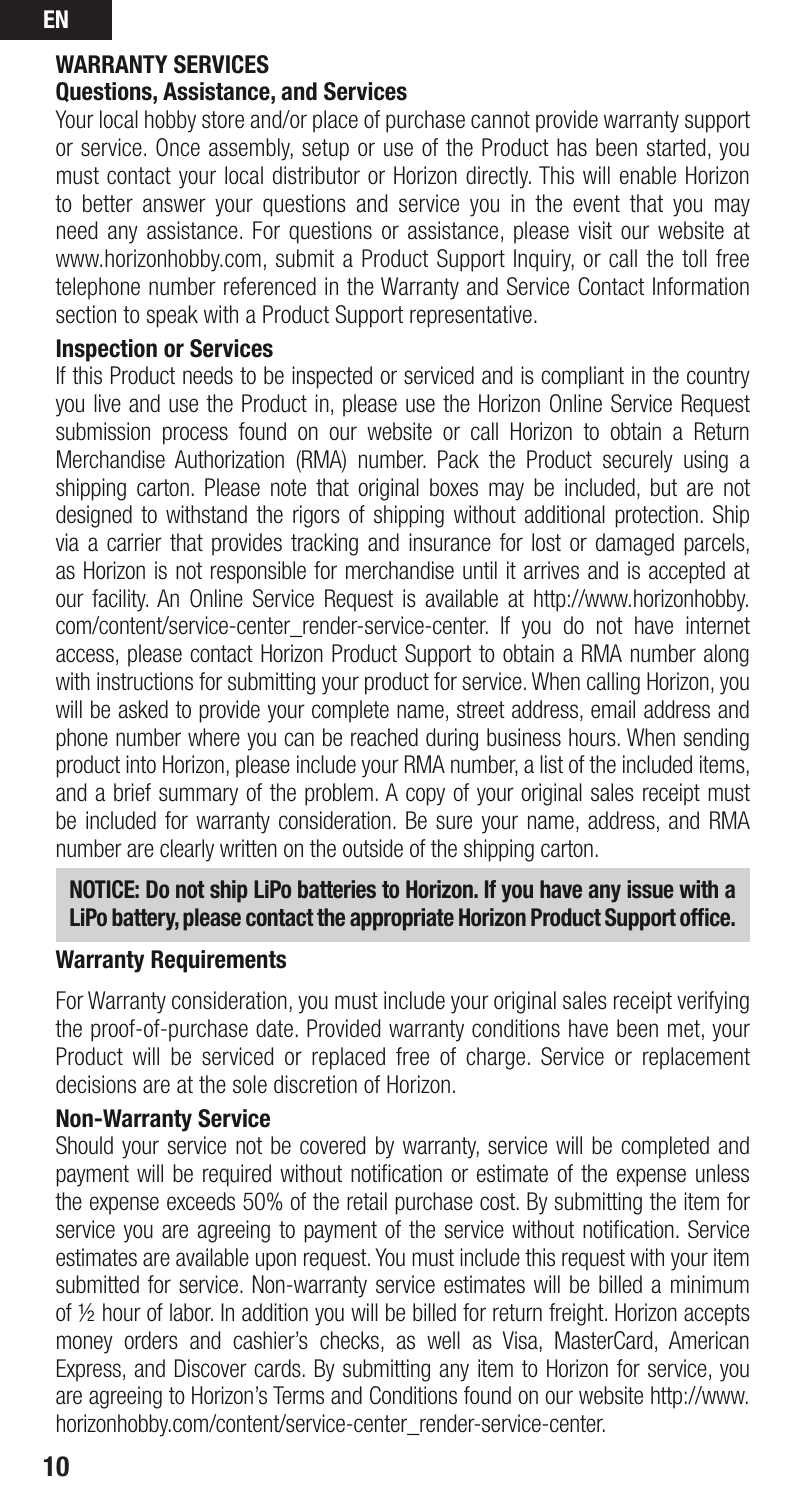ATTENTION: Horizon service is limited to Product compliant in the country of use and ownership. If received, a non-compliant Product will not be serviced. Further, the sender will be responsible for arranging return shipment of the un-serviced Product, through a carrier of the sender's choice and at the sender's expense. Horizon will hold non-compliant Product for a period of 60 days from notification, after which it will be discarded.

Warranty and Service Contact Information

| Country of<br>Purchase             | Horizon Hobby                                              | <b>Contact Information</b>                          | <b>Address</b>                                          |
|------------------------------------|------------------------------------------------------------|-----------------------------------------------------|---------------------------------------------------------|
| <b>United States</b><br>of America | Horizon Service Center<br>(Repairs and Repair<br>Requests) | servicecenter.<br>horizonhobby.com/<br>RequestForm/ | 4105 Fieldstone Rd<br>Champaign, Illinois,<br>61822 USA |
|                                    | Horizon Product Support<br>(Product Technical              | productsupport@<br>horizonhobby.com.                |                                                         |
|                                    | Assistance)                                                | 877-504-0233                                        |                                                         |
|                                    | Sales                                                      | websales@<br>horizonhobby.com                       |                                                         |
|                                    |                                                            | 800-338-4639                                        |                                                         |
| FU                                 | Horizon Technischer<br>Service                             | service@<br>horizonhobby.eu                         | Hanskampring 9<br>D 22885 Barsbüttel,<br>Germany        |
|                                    | Sales: Horizon Hobby<br>GmbH                               | +49 (0) 4121 2655<br>100                            |                                                         |

## FCC Information

This equipment has been tested and found to comply with the limits for a Class B digital device, pursuant to part 15 of the FCC Rules. These limits are designed to provide reasonable protection against harmful interference in a residential installation. This equipment generates, uses and can radiate radio frequency energy and, if not installed and used in accordance with the instructions, may cause harmful interference to radio communications.

However, there is no guarantee that interference will not occur in a particular installation. If this equipment does cause harmful interference to radio or television reception, which can be determined by turning the equipment off and on, the user is encouraged to try to correct the interference by one or more of the following measures:

- Reorient or relocate the receiving antenna.
- Increase the separation between the equipment and receiver.
- Connect the equipment to an outlet on a circuit different from that to which the receiver is connected.

This device complies with part 15 of the FCC rules. Operation is subject to the following two conditions: (1) This device may not cause harmful interference, and (2) this device must accept any interference received, including interference that may cause undesired operation.

NOTICE: Modifications to this product will void the user's authority to operate this equipment.

This product contains a radio transmitter with wireless technology which has been tested and found to be compliant with the applicable regulations governing a radio transmitter in the 2.400GHz to 2.4835GHz frequencyrange.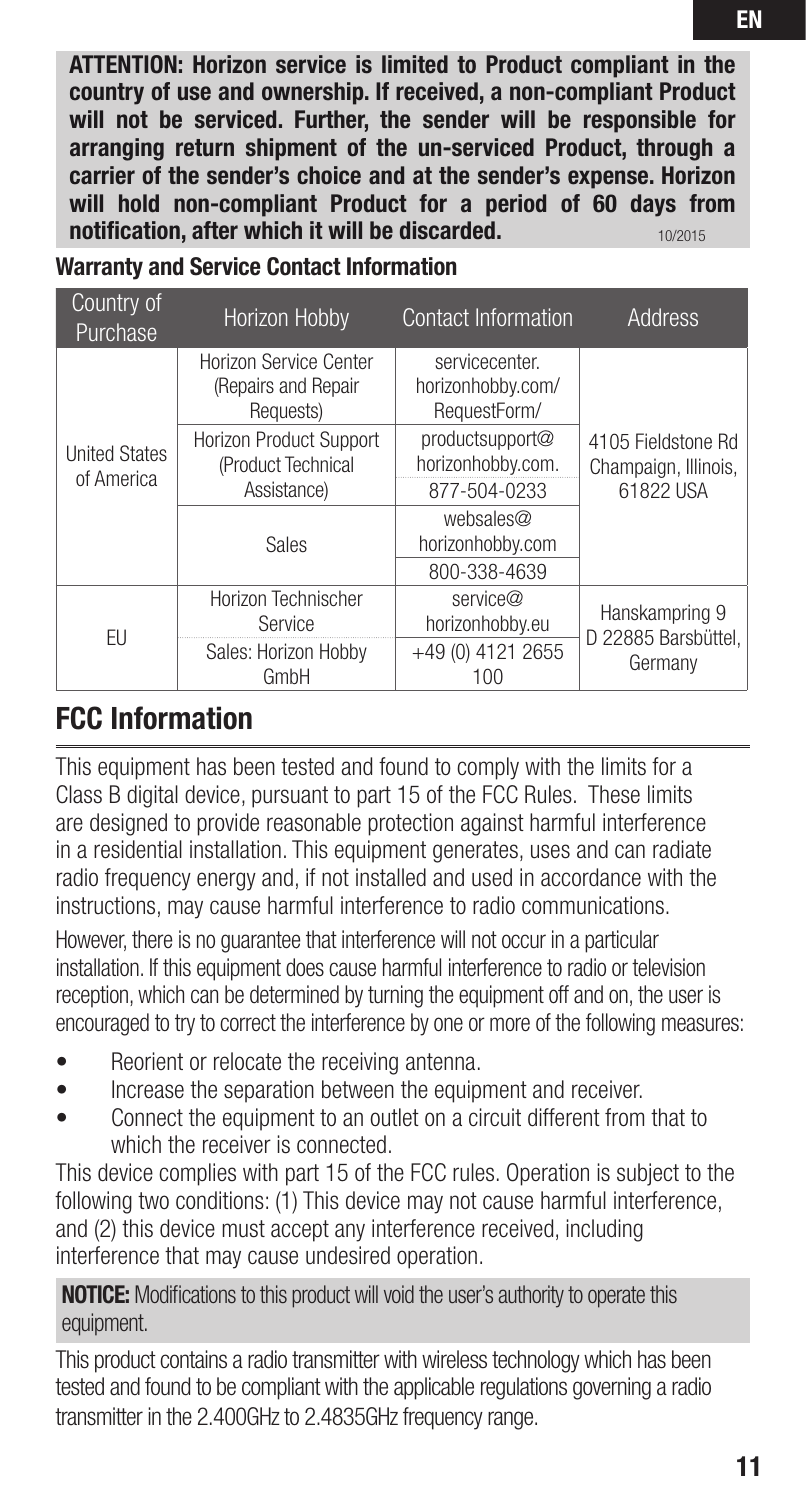#### Antenna Separation Distance

When operating your Spektrum transmitter, please be sure to maintain a separation distance of at least 20 cm between your body (excluding fingers, hands, wrists, ankles and feet) and the antenna to meet RF exposure safety requirements as determined by FCC regulations.

#### IC Information

This device complies with Industry Canada license-exempt RSS standard(s). Operation is subject to the following two conditions: (1) this device may not cause interference, and (2) this device must accept any interference, including interference that may cause undesired operation of the device.

### EU Compliance Statement:

Horizon Hobby, LLC hereby declares that this product is in compliance with the essential requirements and other relevant provisions of the RED Directive.

A copy of the EU Declaration of Conformity is available online at: http://www.horizonhobby.com/content/support-render-compliance.

#### Instructions for Disposal of WEEE by Users in the European Union

 $\hat{ }$  This product must not be disposed of with other waste. Instead, it is the user's responsibility to dispose of their waste equipment by handing it over to a designated collection point for the recycling of waste electrical and electronic equipment. The separate collection and recycling of your waste



equipment at the time of disposal will help to conserve natural resources and ensure that it is recycled in a manner that protects human health and the environment. For more information about where you can drop off your waste equipment for recycling, please contact your local city office, your household waste disposal service or where you purchased the product.